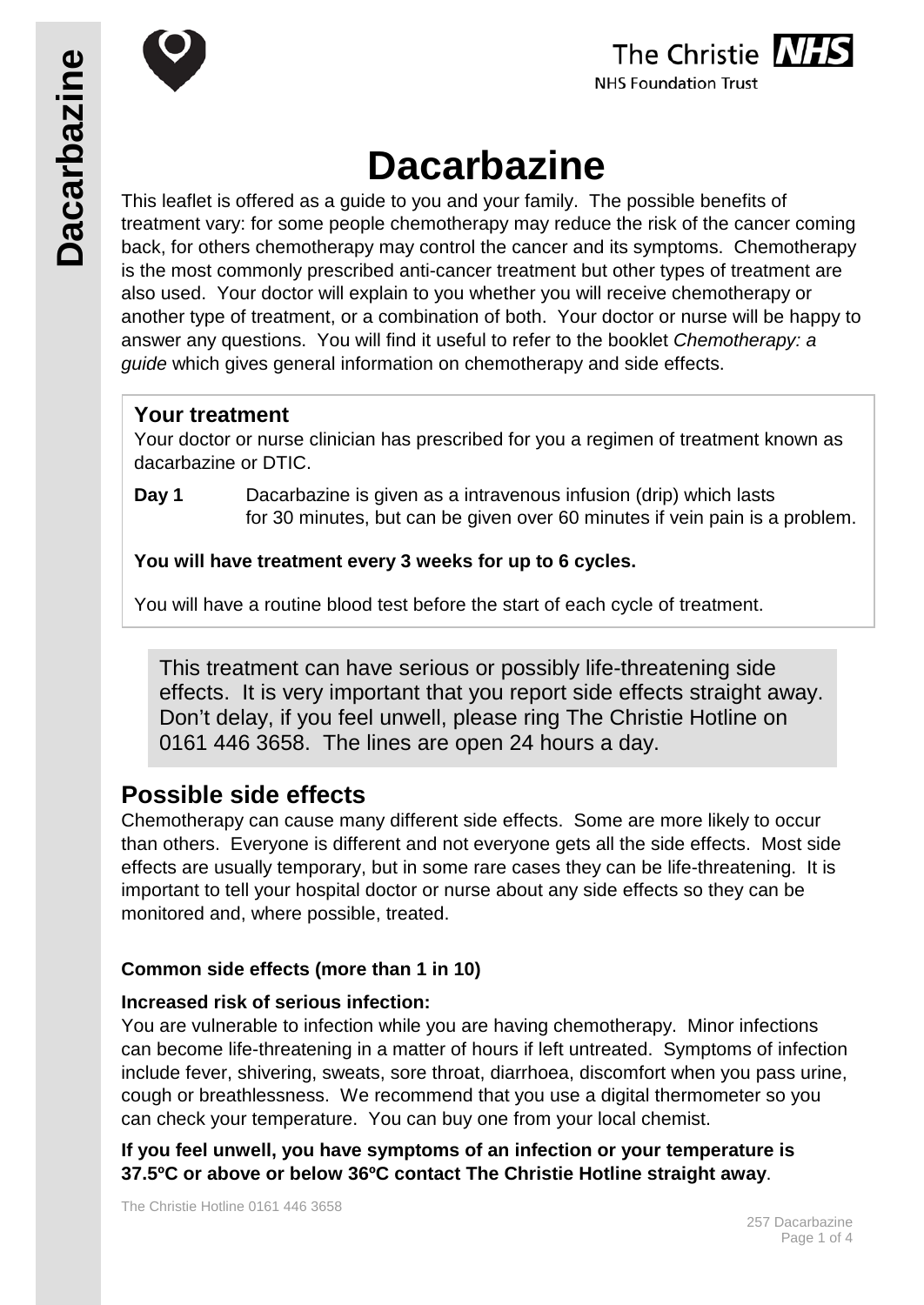## • **Vein pain**

This chemotherapy can cause pain along the vein during and after treatment. This should only be temporary but contact your hospital doctor or nurse if this becomes severe.

#### • **Loss of appetite**

Your appetite may be reduced. A dietitian or specialist nurse at The Christie can give you advice and tips on [boosting appetite,](http://www.macmillan.org.uk/Cancerinformation/Livingwithandaftercancer/Eatingwell/Eatingproblems/Poorappetite.aspx) coping with [eating difficulties](http://www.macmillan.org.uk/Cancerinformation/Livingwithandaftercancer/Eatingwell/Eatingproblems/Eatingproblems.aspx) and maintaining weight. Ask staff for a copy of 'Eating – help yourself'.

#### • **Nausea and vomiting (sickness)**

The severity of this varies from person to person. Anti-sickness medication may be given along with your chemotherapy to prevent this. You may also be given antisickness tablets to take at home. If you continue to feel or be sick, contact your GP or The Christie, because your anti-sickness medication may need to be changed or increased.

#### **Uncommon side effects (less than 1 in 10)**

#### • **Flu-like symptoms**

Some chemotherapy may cause flu-like symptoms such as fever, aches and pains and shivering about 3 to 5 hours after it is given. These symptoms are temporary and should go within 12 to 24 hours. Paracetamol will help. If your symptoms are particularly severe, tell your doctor on your next visit.

#### • **Hair loss**

Some hair loss may occur during treatment. It is advisable to avoid perms, colours, use of hot brushes and vigorous, frequent washing that could increase hair loss. Please remember that this is a temporary side effect and your hair will grow back when your treatment is completed. If you would like an appointment with the wig service, this can be arranged for you. Ask the staff for a copy of the 'Wig Fitting Service at The Christie'.

#### • **Sensitivity to the sun**

Some chemotherapy can make your skin more sensitive to the sun than usual. Sit in the shade, avoid too much sun and use a sunblock cream.

#### • **Hyperpigmentation**

Your skin may appear darker in colour or lightly tanned, especially around the joints. This is known as hyperpigmentation. Asian and African-Caribbean people may develop noticeable light patches on their skin. The skin will return to normal when treatment is finished.

#### • **Lethargy**

Some chemotherapy may make you feel tired and lacking in energy. It can be frustrating when you feel unable to cope with routine tasks. If you do feel tired, take rest and get help with household chores. If necessary, take time off work. Gentle exercise such as walking can be beneficial.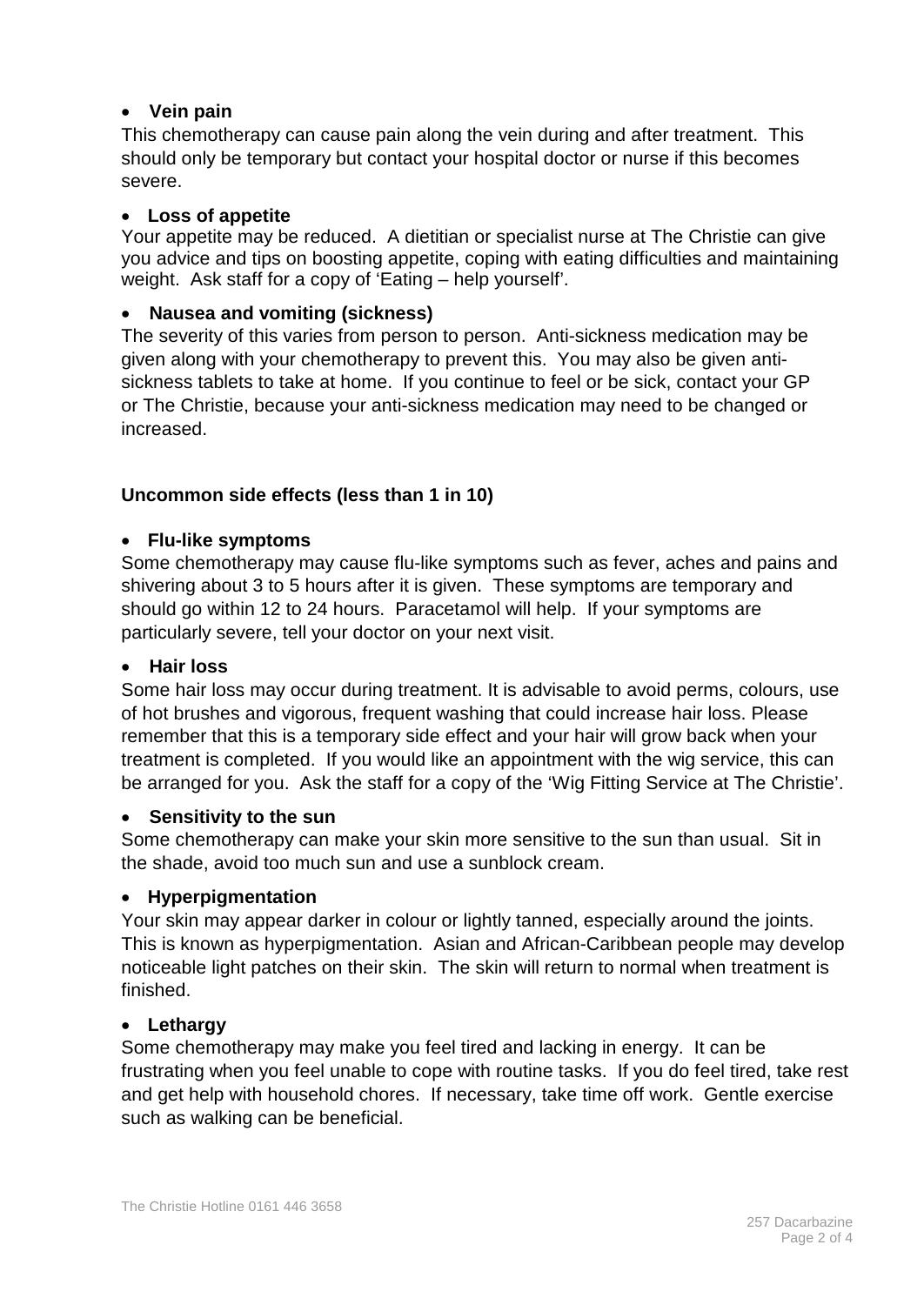## **Rare side effects (less than 1 in 100)**

## • **Immediate allergic reactions:**

Ask the staff for help if you notice any of the following:

- Some people have hot flushes when the drug is being given.

- Fevers and chills: back pain, shortness of breath, headaches and swelling of the face may occur *during* the time the drug is being given. If this happens please tell the staff straightaway. Your doctor may prescribe a drug that can help to reduce these side effects and, if necessary, we can give you this before your next treatment.

## • **Anaemia (low number of red blood cells)**

While having this treatment you may become anaemic. This may make you feel tired and breathless. Let your doctor or nurse know if these symptoms are a problem. You may need a blood transfusion.

## • **Bruising or bleeding**

This treatment can reduce the production of platelets which help the blood clot. Let your doctor know if you have any unexplained bruising or bleeding, such as nosebleeds, bloodspots or rashes on the skin, and bleeding gums. You may need a platelet transfusion.

#### • **Diarrhoea**

If this becomes a problem while you are having treatment, anti-diarrhoea medication can be prescribed by your GP for a temporary period until this is resolved. If the problem persists contact this hospital. **If you develop severe diarrhoea it is important to contact this hospital straight away as this may be a sign of a serious infection. Don't delay!**

• **Extravasation** is when chemotherapy leaks outside the vein. If you develop redness, soreness or pain at the injection site **at any time** please let us know straightaway.

# • **Kidney function**

Some chemotherapy can affect your kidneys. We will monitor how your kidneys are working while you are having treatment.

# **Serious and potentially life threatening side effects**

In a small proportion of patients chemotherapy can result in very severe side effects which may rarely result in death. The team caring for you will discuss the risk of these side effects with you.

# **Sex, contraception & fertility**

**Protecting your partner and contraception:** We recommend that you or your partner use a condom during sexual intercourse while you are having the course of chemotherapy. Chemotherapy is dangerous to unborn babies and this will also protect you and your partner from any chemotherapy drugs that may be present in semen and in the vagina. If you suspect that you may be pregnant please tell your doctor immediately.